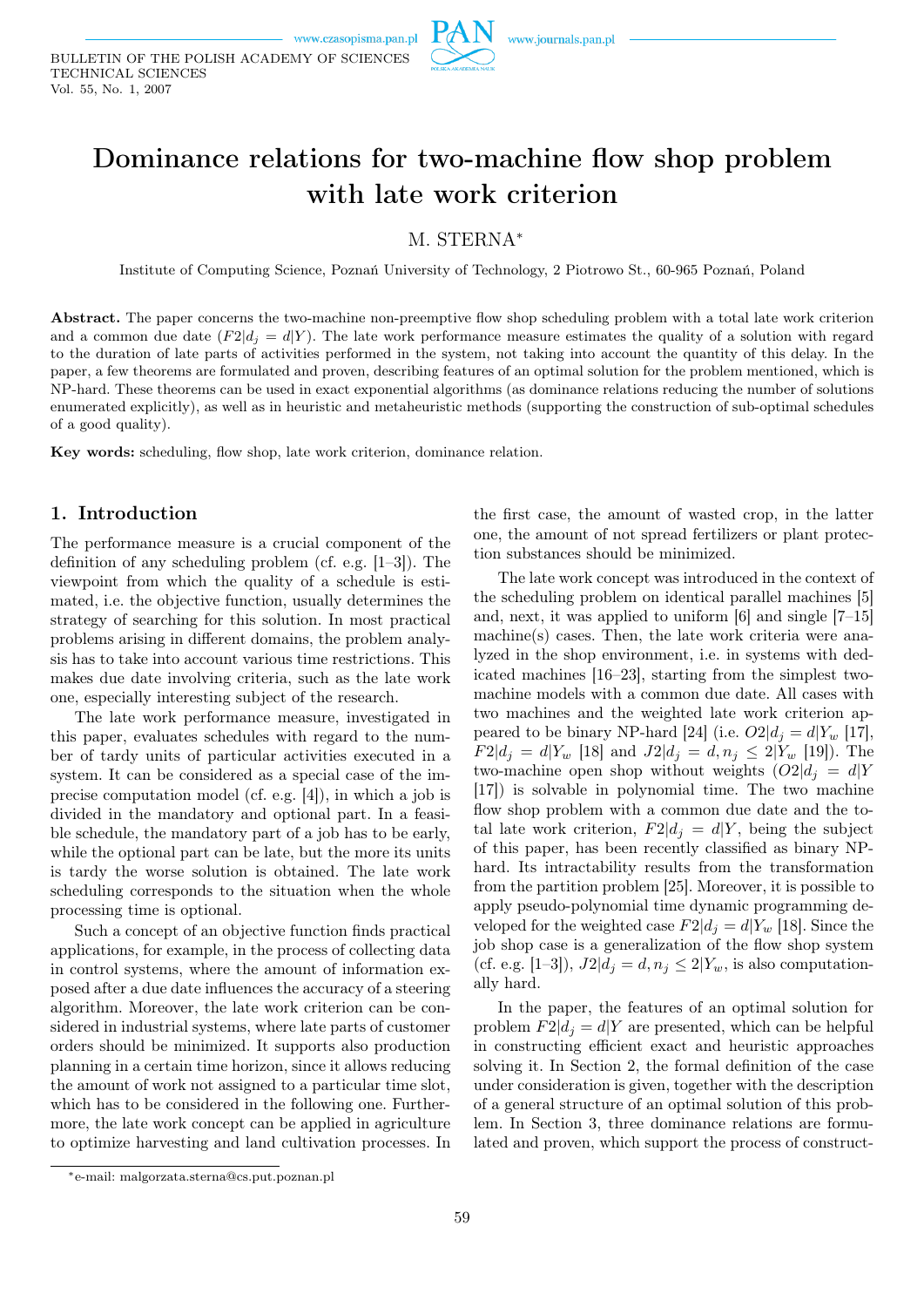www.czasopisma.pan.pl



M. Sterna

ing an optimal schedule for  $F2|d_i = d|Y$ . Conclusions and further research directions are given in Section 4.

# 2. Problem definition

The two machine flow shop problem with the late work criterion and a common due date,  $F2|d_i = d|Y$ , concerns scheduling of a set of jobs  $J = \{J_1, \ldots, J_j, \ldots, J_n\}$  on two dedicated machines  $M_1$  and  $M_2$ . Each job  $J_j$  has to be performed first on machine  $M_1$  and then on  $M_2$  for  $p_{1j}$ and  $p_{2j}$  time units, respectively. Hence, one can consider a job as a sequence of two tasks, for which a precedence constraint is defined. Each machine can process only one job at a time and each job can be executed by only one machine at a time. Moreover, a common due date *d* is defined for all jobs in the system. The goal is to construct a feasible non-preemptive schedule for which the total late work is minimal, i.e. the amount of work executed after a given common due date *d* is minimal.



Fig. 1. The late work  $Y_j$  for job  $J_j$  in an exemplary solution for  $F2|d_i = dY$ 

Denoting by  $C_{ij}$  the completion time of job  $J_j$  on machine  $M_i$ , the late work  $Y_j$  for this job is determined as (cf. Fig. 1):

$$
Y_j = \sum_{i=1,2} \min \{ \max \{ 0, C_{ij} - d \}, p_{ij} \}.
$$
 (1)

The criterion value to be minimized, estimating the quality of a complete schedule for the whole set of *n* jobs, is calculated as

$$
Y = \sum_{j=1}^{n} Y_j.
$$
 (2)

The late work criterion represents slightly different point of view than other classical performance measures. If an activity is scheduled totally late, then the quantity of its delay does not influence the criterion value (on the contrary to the tardiness or lateness for example). Minimizing this performance measure, one tends to execute as many units of work before a common due date as possible, which is equivalent to minimizing idle time before *d* [18,23]. Such a strategy usually does not result in a schedule of the minimal length. Since early jobs are selected in order to fill the gap between time zero and *d* in the best way and jobs scheduled after a common due date are not important for the objective function and are executed in an arbitrary order, the whole solution can have quite large

makespan. On the contrary, all early activities have to be processed in the order that minimizes the schedule length [18,23]. Once it is decided which jobs are executed before a common due date, the set of such jobs should be executed as soon as possible, i.e. in Johnson's order [26].

Johnson's algorithm, designed for problem  $F2||C_{\text{max}}$ , divides the set of jobs  $J$  into two subsets:  $J^1$  containing jobs  $J_j \in J$  with  $p_{1j} \leq p_{2j}$  and  $J^2$  built by jobs  $J_j \in J$ with  $p_{1j} > p_{2j}$ . In order to minimize the schedule length, jobs from set  $J^1$  should be sequenced in non-decreasing order of  $p_{1j}$  and precede jobs from  $J^2$  processed in nonincreasing order of  $p_{2i}$ .

Summing up, solving problem  $F2|d_i = d|Y$ , one has to divide the set of all jobs *J* into two subsets  $J = E \cup L$ (cf. Fig. 1), where *E* contains early jobs, while late jobs (possibly partially) belong to *L*. Jobs from *E* have to be processed in Johnson's order, while the first late job in *L* (job  $J_j$  in Fig. 1) has to be chosen in the way minimizing idle time before *d*. The sequence of the remaining late jobs from set *L* is arbitrary.

Although the general structure of an optimal solution of problem  $F2|d_i = d|Y$ , described above, is quite strict, this scheduling case is NP-hard [24, 25]. The crucial decision, difficult from the viewpoint of the computational complexity, is to select the first late job in the system and, first of all, to divide the set of jobs into two subsets of early and late activities. In the paper, some dominance relations are formulated and proven, which support the process of constructing this division of the set of jobs.

#### 3. Dominance relations

Since problem  $F2|d_i = d|Y$  is NP-hard, a polynomial time method solving it optimally is rather unlikely to exist [24]. Exact approaches of the exponential time complexity, such as a branch and bound algorithm for example, can be efficiently applied only for small problem instances. Exact methods have to explore the whole solution space in the search for an optimal schedule, but not every possible sequence of jobs is analyzed explicitly. The efficiency of such algorithms depends on their ability to discard partial solutions which do not lead to the optimal one. The careful analysis of the structure of an optimal schedule often results in formulating dominance relations, which justify discarding some parts of the solution space. On the other hand, these relations make it possible to design good heuristic or metaheuristic approaches, concentrating their search in the most promising areas of the problem space.

The optimal solution for problem  $F2|d_j = d|Y$  can be represented as a permutation of jobs. Thus, the solution space contains all permutations of the set of jobs. But, with regard to the fact that early jobs have to be executed in Johnson's order, all permutations of these activities which are not consistent with Johnson's order can be discarded. Obviously, the crucial decision is to select jobs to this set of early activities. Three theorems formulated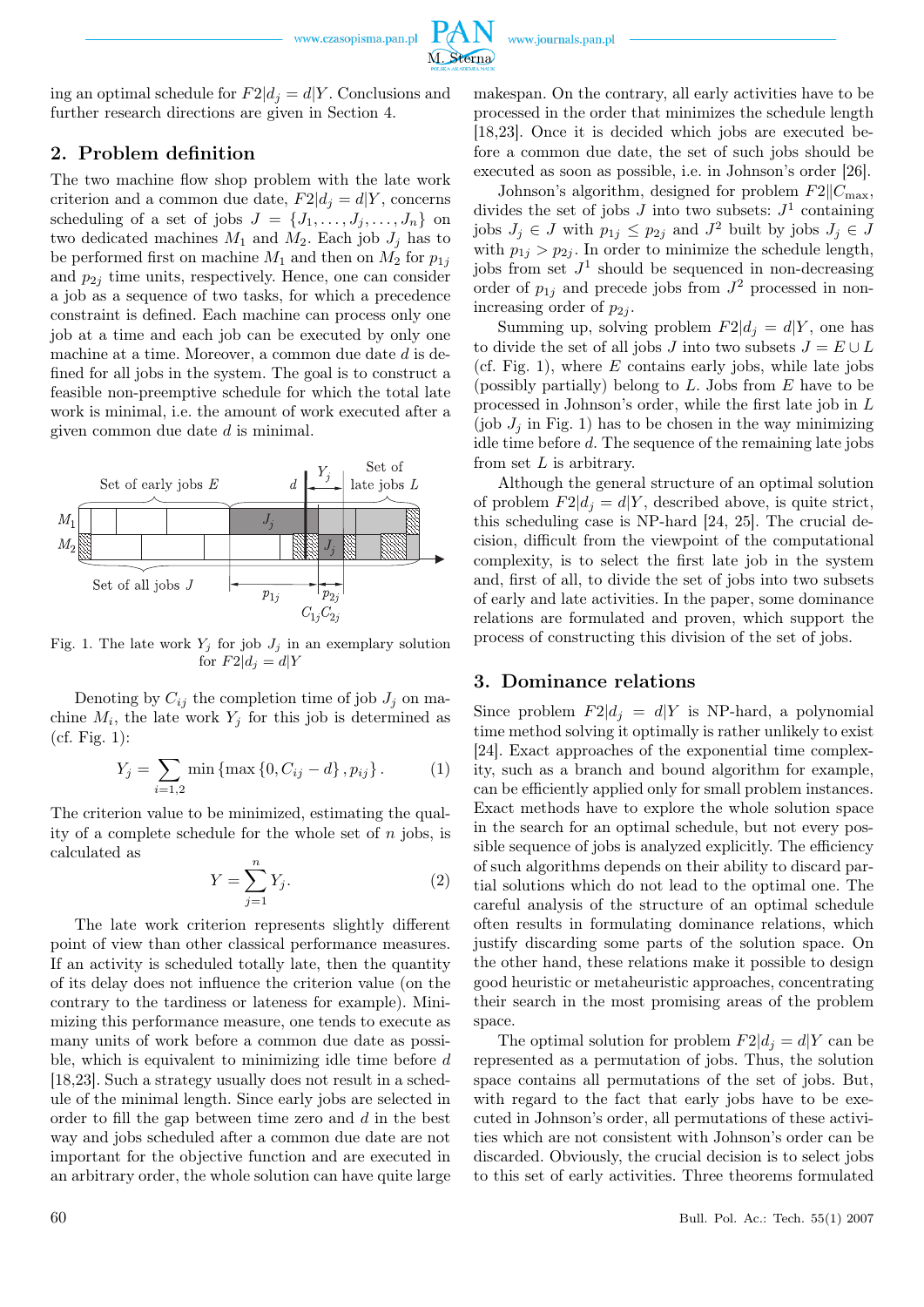and proven in the paper impose conditions, which may be taken into account in this decision process. They show that selecting jobs in non-decreasing order of processing times on the first machine is usually profitable from the late work point of view.

THEOREM 1. In some optimal solution of problem  $F2|d_j = d|Y$ , there is no pair of jobs  $J_k$ ,  $J_s \in J^1$  such that  $J_s \in E \land J_k \in L \land p_{1k} \leq p_{1s}$ .

Proof. Let assume that there exists an optimal solution  $\pi$ , for which the condition of Theorem 1 does not hold, i.e. there exist two jobs  $J_s$ ,  $J_k \in J^1$  (i.e.  $p_{1s} \leq p_{2s}$ and  $p_{1k} \leq p_{2k}$ ) such that  $J_s \in E$  and  $p_{1k} \leq p_{1s}$ , but  $J_k \in L$ . Moreover, let assume, without the loss of generality, that  $J_s$  is the first job in the sequence of early jobs for which the theorem does not hold. There will be shown that processing job  $J_k$  early, one obtains a schedule  $\pi'$ satisfying the condition of Theorem 1 with the criterion value not worse than  $\pi$ .

If  $J_k$  is processed early, then it has to be executed directly before  $J_s$  in  $\pi'$ , due to the assumption that  $J_s$  is the first job contradicting Theorem 1, as well as to the fact that all early jobs are sequenced in Johnson's order  $(p_{1k} \leq p_{1s}$  and all jobs from  $J^1$ , including  $J_s$  and  $J_k$ , are scheduled in non-decreasing order of the processing times of their first tasks). Exemplary solutions  $\pi$  and  $\pi'$  are depicted in Fig. 2 (obviously, some partial schedules  $\pi_1$ ,  $\pi_2$ ,  $\pi_3$  can be empty, as well as some idle times can be equal to zero).

Because minimizing late work is equivalent to minimizing idle time before a common due date *d*, to prove the theorem, it is enough to show that the total idle time before *d* does not increase as a result of shifting  $J_k$  before  $J_s$  and that no unit of idle time is shifted to the left (especially before a due date *d*).



Fig. 2. Exemplary schedules  $\pi$  and  $\pi'$ , where  $J_k \in J^1$  is shifted before  $J_s \in J^1$   $(p_{1k} \leq p_{1s})$ 

Let's denote with  $I_1$ ,  $I_2$ ,  $I_3$ ,  $I_s$  the amount of idle time within partial schedules  $\pi_1$ ,  $\pi_2$ ,  $\pi_3$ , and before job  $J_s$  in schedule  $\pi$ , respectively (if there is idle time before  $J_k$  in  $\pi$ , then it is included in  $\hat{I}_2$ ). The values  $\hat{I}_1$ ,  $\hat{I}_2$ ,  $\hat{I}_3$ ,  $\hat{I}_k$ ,  $\hat{I}_s$ denote the corresponding idle times in schedule  $\pi'$ . In order to avoid a possible violation of precedence constraints, partial schedules  $\pi_2$  and  $\pi_3$  cannot be shifted to the left

Bull. Pol. Ac.: Tech. 55(1) 2007 61

on  $M_2$  in  $\pi'$  with regard to  $\pi$  (cf. e.g. subschedule  $\pi_3$  in Fig. 2).

The total idle times for schedules  $\pi$  and  $\pi'$  are equal to  $I = I_1 + I_s + I_2 + I_3$  and  $I = I_1 + I_k + I_s + I_2 + I_3$ . In consequence, the change of the total idle time, representing the change of the criterion value, is equal to

$$
\Delta I = \hat{I} - I = (\hat{I}_1 + \hat{I}_2 + \hat{I}_3 + \hat{I}_k + \hat{I}_s) \n- (I_1 + I_2 + I_3 + I_s) \n= (\hat{I}_1 - I_1) + (\hat{I}_2 - I_2) + (\hat{I}_3 - I_3) \n+ (\hat{I}_k + \hat{I}_s - I_s).
$$
\n(3)

Because the partial schedule  $\pi_1$  is the same in  $\pi$  as in  $\pi'$ , therefore  $(I_1 = \hat{I}_1) \Rightarrow (\hat{I}_1 - I_1 = 0)$  and

$$
\Delta I = (\hat{I}_2 - I_2) + (\hat{I}_3 - I_3) + (\hat{I}_k + \hat{I}_s - I_s)
$$
 (4)

where

$$
I_s = \max\{0, p_{1s} - \Delta \pi_1\},\tag{5}
$$

$$
\hat{I}_k = \max\{0, p_{1k} - \Delta \pi_1\},\tag{6}
$$

$$
\hat{I}_s = \max\{0, p_{1k} + p_{1s} - \max\{\Delta \pi_1, p_{1k}\} - p_{2k}\}.
$$
 (7)

Since it is assumed that  $\pi_2$  cannot be shifted to the left on  $M_2$ , the change of idle time for  $\pi_2$  is equal to the change of the difference between schedule lengths on machines  $M_1$  and  $M_2$  before  $\pi_2$  (i.e. the change of the schedule offset) in  $\pi'$  and  $\pi$ , this means that

$$
(\hat{I}_2 - I_2) = \{ (p_{1k} + p_{1s}) - (\Delta \pi_1 + \hat{I}_k + p_{2k} + \hat{I}_s + p_{2s}) \} - \{ (p_{1s}) - (\Delta \pi_1 + I_s + p_{2s}) \}
$$
  
=  $p_{1k} - \hat{I}_k - p_{2k} - \hat{I}_s + I_s$   
=  $(p_{1k} - p_{2k}) - (\hat{I}_k + \hat{I}_s - I_s).$  (8)

First, jobs  $J_k$ ,  $J_s$  and a partial schedule  $\pi_2$  will be considered, then a partial schedule  $\pi_3$  will be analyzed. Case 1. Let's assume that

$$
\hat{I}_k = 0 \Rightarrow p_{1k} - \Delta \pi_1 \le 0 \Rightarrow p_{1k} \le \Delta \pi_1. \tag{9}
$$

Eq.  $(7)$  and  $(9)$  result in

$$
\hat{I}_s = \max\{0, p_{1k} + p_{1s} - \max\{\Delta \pi_1, p_1 k\} - p_2 k\}
$$
  
= 
$$
\max\{0, p_{1k} + p_{1s} - \Delta \pi_1 - p_2 k\}
$$
  
= 
$$
\max\{0, (p_{1k} - p_{2k}) + (p_{1s} - \Delta \pi_1)\}.
$$
 (10)

Subcase 1. Let's assume that

$$
I_s = 0 \Rightarrow p_{1s} - \Delta \pi_1 \le 0. \tag{11}
$$

Taking into account (11) and  $J_k \in J^1 \Rightarrow p_{1k} - p_{2k} \leq 0$ , Eq. (10) reduces to  $\hat{I}_s$  = max{0*,*( $p_{1k}$  *-*  $p_{2k}$ ) + ( $p_{1s}$  - $\Delta \pi_1$ } = 0. In consequence, taking into account (9) and  $(11)$ , there is  $(\hat{I}_k + \hat{I}_s - \hat{I}_s) = 0$ . This means that no new idle time appears in a partial schedule before  $J_s$  in  $\pi'$ . Moreover, from (8) results  $(\hat{I}_2 - I_2) = (p_{1k} - p_{2k}) - (\hat{I}_k + \hat{I}_k)$  $(\hat{I}_s - I_s) = (p_{1k} - p_{2k}) \leq 0$ . It denotes that the schedule offset between  $M_1$  and  $M_2$  before  $\pi_2$  can only increase in  $\pi'$  in comparison to  $\pi$ , possibly reducing the internal idle time within  $\pi_2$ .

Subcase 2. Let's assume that

$$
I_s > 0 \Rightarrow p_{1s} - \Delta \pi_1 > 0. \tag{12}
$$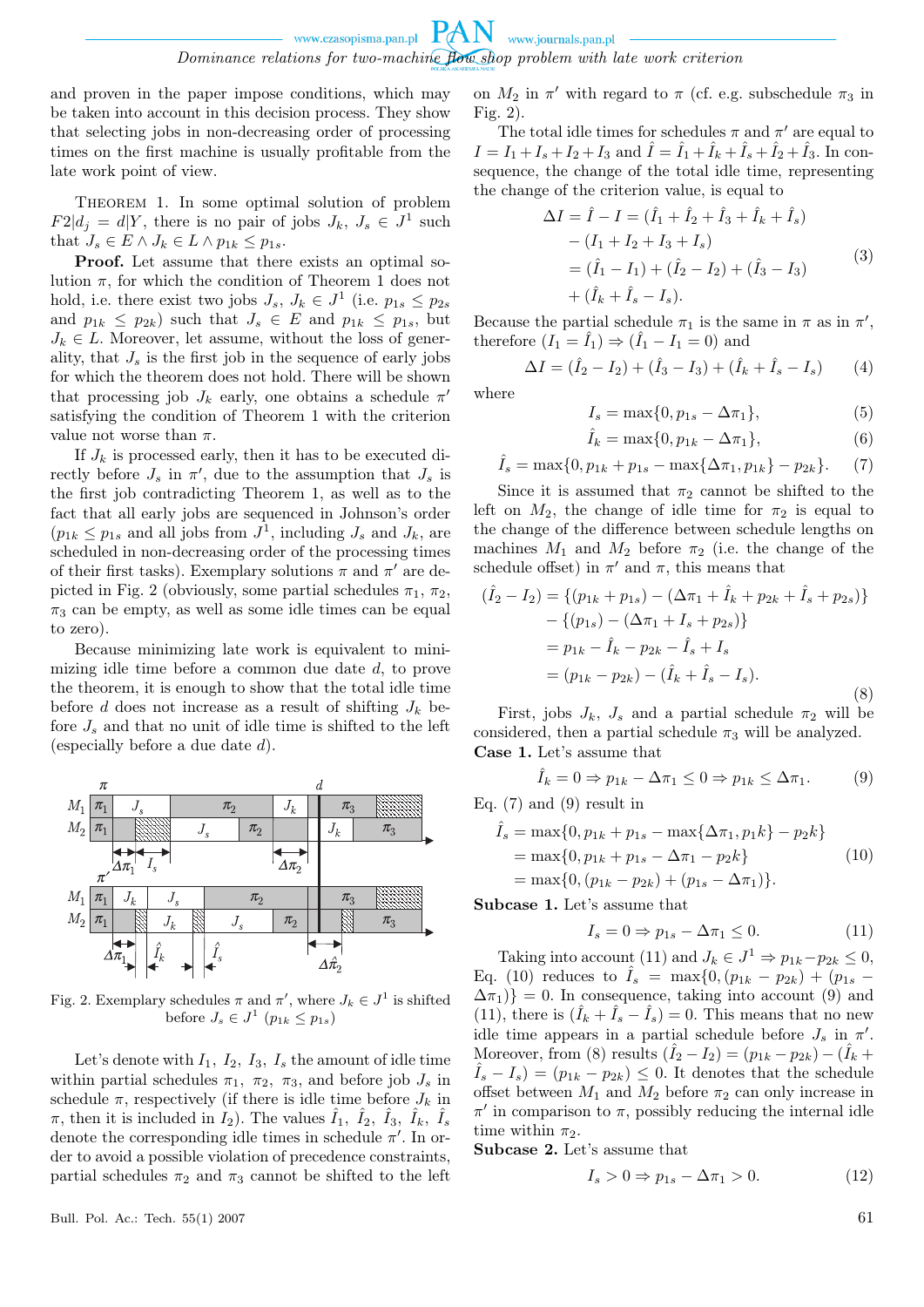

Eq.  $(5)$  and  $(12)$  result in

$$
I_s = p_{1s} - \Delta \pi_1,\tag{13}
$$

while (10) and (13) lead to

$$
\hat{I}_s = \max\{0, (p_{1k} - p_{2k}) + (p_{1s} - \Delta \pi_1)\}
$$
  
=  $\max\{0, p_{1k} - p_{2k} + I_s\}.$  (14)

First, let's assume that

$$
\hat{I}_s = 0 \Rightarrow p_{1k} - p_{2k} + I_s \le 0. \tag{15}
$$

Equations (9), (12) and (15) lead to  $(\hat{I}_k + \hat{I}_s - I_s) = I_s \le 0$ and Eq. (8) reduces to  $(\hat{I}_2 - I_2) = (p_{1k} - p_{2k}) - (\hat{I}_k + \hat{I}_s - \hat{I}_k)$  $I_s$ ) =  $p_{1k} - p_{2k} + I_s \leq 0$ .

Then, let's assume that

$$
\hat{I}_s > 0 \Rightarrow p_{1k} - p_{2k} + I_s > 0. \tag{16}
$$

Equations (14) and (16) denote that  $\hat{I}_s = p_{1k} - p_{2k} + I_s$ . Combining this observation with (9) and then with (8), one obtains  $(\hat{I}_k + \hat{I}_s - I_s) = 0 + (p_{1k} - p_{2k} + I_s) - I_s =$  $p_{1k} - p_{2k} \le 0$  and  $(\hat{I}_2 - I_2) = (p_{1k} - p_{2k}) - (\hat{I}_k + \hat{I}_s - I_s) =$  $(p_{1k} - p_{2k}) - (p_{1k} - p_{2k}) = 0$ , respectively.

Regardless of the value  $I_s$  in Subcase 2, idle time in a partial schedule before *J<sup>s</sup>* cannot increase, because job  $J_k$  may only reduce idle time before  $J_s$  ( $\hat{I}_k + \hat{I}_s - I_s \leq 0$ ). Moreover, the schedule offset before  $\pi_2$  cannot become smaller in  $\pi'$  than in  $\pi$  (( $\hat{I}_2 - I_2$ )  $\leq$  0), and, in consequence, the internal idle time within  $\pi_2$  cannot increase (actually, it can be possibly reduced, if  $(\hat{I}_2 - I_2) < 0$ ). Case 2. Let's assume that

$$
\hat{I}_k > 0 \Rightarrow p_{1k} - \Delta \pi_1 > 0 \Rightarrow p_{1k} > \Delta \pi_1. \tag{17}
$$

Eq.  $(6)$  and  $(17)$  imply

$$
\hat{I}_k = p_{1k} - \Delta \pi_1. \tag{18}
$$

Because  $p_{1s} \geq p_{1k}$ , from Eq. (17) there is  $p_{1s} > \Delta \pi_1$  and from  $(5)$ 

$$
I_s = \max\{0, p_{1s} - \Delta \pi_1\} = p_{1s} - \Delta \pi_1 > 0. \tag{19}
$$

From Eq.  $(7)$  and  $(17)$ , there is

$$
\hat{I}_s = \max\{0, p_{1k} + p_{1s} - \max\{\Delta \pi_1, p_{1k}\} - p_{2k}\}\
$$
  
= 
$$
\max\{0, p_{1k} + p_{1s} - p_{1k} - p_{2k}\}\
$$
  
= 
$$
\max\{0, p_{1s} - p_{2k}\}.
$$
 (20)

Subcase 1. Let's assume that

$$
\hat{I}_s = 0 \Rightarrow p_{1s} - p_{2k} \le 0. \tag{21}
$$

Eq. (18), (19) and (21) lead to  $(\hat{I}_k + \hat{I}_s - I_s) = (p_{1k} (\Delta \pi_1) - (p_{1s} - \Delta \pi_1) = p_{1k} - p_{1s} \leq 0$  and reduce (8) to  $(\hat{I}_2 - I_2) = (p_{1k} - p_{2k}) - (\hat{I}_k + \hat{I}_s - I_s) = (p_{1k} - p_{2k}) - \hat{I}_s$  $(p_{1k} - p_{1s}) = p_{1s} - p_{2k} \leq 0.$ Subcase 2. Let's assume that

$$
\hat{I}_s > 0 \Rightarrow p_{1s} - p_{2k} > 0 \Rightarrow \hat{I}_s = p_{1s} - p_{2k}.
$$
 (22)

Eq. (18), (19) and (22) lead to  $(\hat{I}_k + \hat{I}_s - I_s) = (p_{1k} (\Delta \pi_1) + (p_{1s} - p_{2k}) - (p_{1s} - \Delta \pi_1) = p_{1k} - p_{2k} \leq 0$  and reduce (8) to  $(\hat{I}_2 - I_2) = (p_{1k} - p_{2k}) - (\hat{I}_k + \hat{I}_s - I_s) =$  $(p_{1k} - p_{2k}) - (p_{1k} - p_{2k}) = 0.$ 

Again, in both subcases of Case 2, idle time in a schedule before  $J_s$  cannot increase  $(\hat{I}_k + \hat{I}_s - I_s \leq 0)$  and the schedule offset before  $\pi_2$  cannot decrease in  $\pi'$  with regard to  $\pi$  (( $I_2 - I_2$ )  $\leq$  0).

To complete the proof, a partial schedule  $\pi_3$  will be considered. From the case study presented above it results that  $(\hat{I}_2 - I_2) \leq 0$ . This means that the schedule offset between  $M_1$  and  $M_2$  before  $\pi_2$  can only increase in  $\pi'$  with regard to  $\pi$  or it remains unchanged. In the latter case the schedule offset after  $\pi_2$  does not change too,  $\Delta \pi_2 = \Delta \hat{\pi}_2$ . In the first case, the larger offset before  $\pi_2$  may reduce the internal idle time in this subschedule (if any) and, then, increase the offset between machine *M*<sub>1</sub> and *M*<sub>2</sub> after  $\pi_2$ ,  $\Delta \pi_2 \leq \Delta \hat{\pi}_2$ . Summing up, there is  $\Delta \pi_2 \leq \Delta \hat{\pi}_2$ .

Similarly, as for  $\pi_2$ , a partial schedule  $\pi_3$  cannot be  $\sin$  fifted to the left on  $M_2$  in  $\pi'$  and, in consequence,  $(\hat{I}_3 - I_3)$ is equal to the change of the difference in the schedule offsets between machines  $M_1$  and  $M_2$  in  $\pi'$  and  $\pi$ , i.e.:

$$
(\hat{I}_3 - I_3) = \{-\Delta \hat{\pi}_2\} - \{(p_{1k}) - (\Delta \pi_2 + p_{2k})\}
$$
  
= -(p\_{1k} - p\_{2k}) + \Delta \pi\_2 - \Delta \hat{\pi}\_2. (23)

Combining (23) with (8), the total idle time change (4) is equal to

$$
\Delta I = (\hat{I}_2 - I_2) + (\hat{I}_3 - I_3) + (\hat{I}_k + \hat{I}_s - I_s)
$$
  
\n
$$
= (p_{1k} - p_{2k}) - (\hat{I}_k + \hat{I}_s - I_s) + (\hat{I}_3 - I_3)
$$
  
\n
$$
+ (\hat{I}_k + \hat{I}_s - I_s)
$$
  
\n
$$
= (p_{1k} - p_{2k}) + (\hat{I}_3 - I_3)
$$
  
\n
$$
= (p_{1k} - p_{2k}) - (p_{1k} - p_{2k}) + \Delta \pi_2 - \Delta \hat{\pi}_2
$$
  
\n
$$
= \Delta \pi_2 - \Delta \hat{\pi}_2 \leq 0.
$$
\n(24)

This means that the total idle time cannot increase in consequence of executing job  $J_k$  before  $J_s$ . The possible idle time which may appear in  $\pi'$  before a subschedule  $\pi_3$ (if  $(\hat{I}_3 - I_3) > 0$ , cf. Fig. 2) is a result of shifting some idle time units to the right. The total number of idle time units does not increase; some of them can be shifted from the left to the right part of a schedule. If this shift is large enough, some idle time units can be moved after a common due date, causing an additional decrease of the late work in the system.

Summing up, it is shown that  $\Delta I \leq 0$  and no unit of idle time is shifted to the left as a result of a schedule modification. Executing job  $J_k$  before  $J_s$  leads to the new schedule  $\pi'$ , which is not worse than  $\pi$  with regard to the total late work value. This analysis can be repeated for the remaining pairs of jobs  $J_s$ ,  $J_k \in J^1$  such that  $J_s \in E \land J_k \in L \land p_{1k} \leq p_{1s}$  proving Theorem 1 (note that Theorem 1 holds, if  $J_s$  is early as well as it is late in  $\pi'$ ).

THEOREM 2. In some optimal solution of problem  $F2|d_j = d|Y$ , there is no pair of jobs  $J_k \in J^1$ ,  $J_s \in J^2$ such that  $J_s \in E \land J_k \in L \land p_{1k} \leq p_{1s}$ .

Proof. Let's assume that there exists an optimal solution  $\pi$ , for which the condition of Theorem 2 does not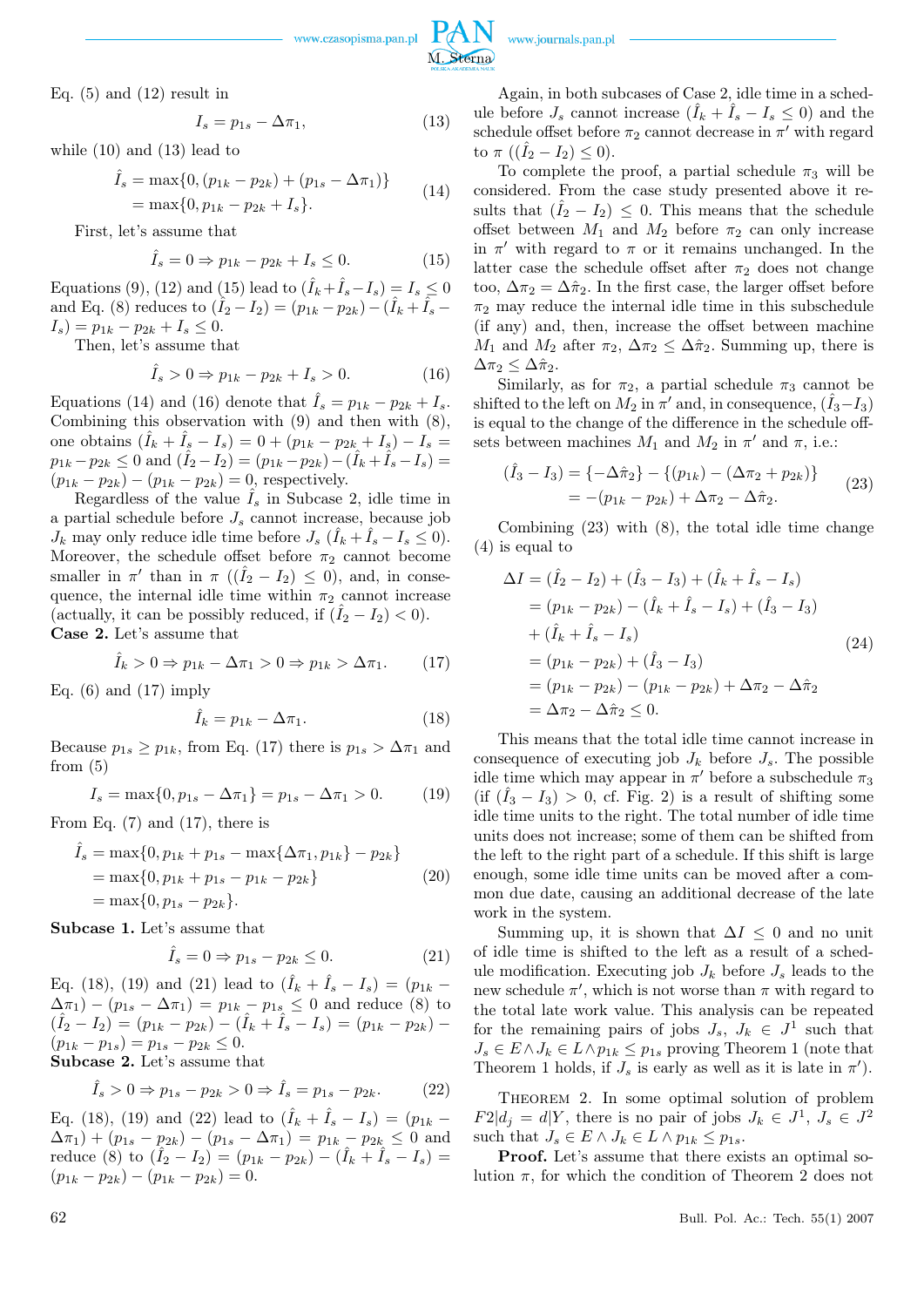*Dominance relations for two-machine flow shop problem with late work criterion*

hold, i.e. there exist two jobs  $J_s \in J^2$  (i.e.  $p_{1s} > p_{2s}$ ),  $J_k \in J^1$  (i.e.  $p_{1k} \leq p_{2k}$ ), such that  $J_s \in E$  and  $p_{1k} \leq p_{1s}$ , but  $J_k \in L$ . Moreover, let assume without the loss of generality, that  $J_s$  is the first job in the sequence of early jobs for which the theorem does not hold. It will be shown that processing job  $J_k$  early, one obtains a schedule  $\pi'$  satisfying the condition of Theorem 2 with the criterion value not worse than  $\pi$ . Taking into account the assumptions that  $J_k \in J^1$  and  $J_s \in J^2$ , if  $J_k$  is early, then it has to be processed before  $J_s$  in  $\pi'$ , because all early jobs from set  $J^1$  (including  $J_k$ ) precede all early jobs from set  $J^2$ (including *Js*) in Johnson's order. Exemplary solutions  $\pi$  and  $\pi'$  are depicted in Fig. 3 (obviously, some partial schedules  $\pi_1, \pi_2, \pi_3, \pi_4$  can be empty as well as some idle times can be equal to zero). To prove the theorem, it is enough to show that the total idle time does not increase as a result of shifting  $J_k$  before  $J_s$  and that no unit of idle time is shifted to the left (before a common due date *d*).



Fig. 3. Exemplary schedules  $\pi$  and  $\pi'$ , where  $J_k \in J^1$  is shifted before  $J_s \in J^2(p_{1k} \le p_{1s})$ 

Let's denote with  $I_1, I_2, I_3, I_4, I_s$  the amount of idle time within partial schedules  $\pi_1, \pi_2, \pi_3, \pi_4$  and before job  $J_s$  in schedule  $\pi$  (a possible idle time before  $J_k$  is included in  $I_3$ ). The values  $\hat{I}_1$ ,  $\hat{I}_2$ ,  $\hat{I}_3$ ,  $\hat{I}_4$ ,  $\hat{I}_s$ ,  $\hat{I}_k$  denote the corresponding idle times in schedule  $\pi'$ . The total idle times for schedules  $\pi$  and  $\pi'$  are equal to  $I = I_1 + I_s + I_2 + I_3 + I_4$ and  $\hat{I} = \hat{I}_1 + \hat{I}_k + \hat{I}_2 + \hat{I}_3 + \hat{I}_4$  respectively. In consequence, the total idle time difference between  $\pi$  and  $\pi'$  is equal to:

$$
\Delta I = (\hat{I}_1 - I_1) + (\hat{I}_2 - I_2) + (\hat{I}_3 - I_3) + (\hat{I}_4 - I_4) + (\hat{I}_k + \hat{I}_s - I_s).
$$
\n(25)

Because the partial schedule  $\pi_1$  does not change in  $\pi'$ in comparison to  $\pi$ , there is  $(I_1 = \hat{I}_1) \Rightarrow (\hat{I}_1 - I_1 = 0)$  and Eq.  $(25)$  leads to

$$
\Delta I = (\hat{I}_2 - I_2) + (\hat{I}_3 - I_3) + (\hat{I}_4 - I_4) + (\hat{I}_k + \hat{I}_s - I_s).
$$
\n(26)

Similarly as in the proof for Theorem 1, in order to avoid a possible violation of precedence constraints within jobs, the partial schedules  $\pi_2, \pi_3, \pi_4$  cannot be shifted to

Bull. Pol. Ac.: Tech. 55(1) 2007 63

the left on  $M_2$  in  $\pi'$  with regard to  $\pi$  (cf. e.g. subschedule  $\pi_4$  in Fig. 3). In consequence, the possible change in idle time within  $\pi_2$ ,  $(\hat{I}_2 - I_2)$ , is equal to the change of the offsets between schedules on machines  $M_1$  and  $M_2$  in  $\pi'$ and  $\pi$ , respectively, i.e.:

$$
(\hat{I}_2 - I_2) = \{p_1k - (\Delta \pi_1 + \hat{I}_k + p_2k)\} - \{-\Delta \pi_1\}
$$
  
=  $p_{1k} - p_{2k} - \hat{I}_k.$  (27)

Taking into account the fact that  $J_k \in J^1 \Rightarrow p_{1k} \leq$  $p_{2k} \Rightarrow p_{1k} - p_{2k} \leq 0$ , as well as the fact that an idle time value cannot be negative,  $\hat{I}_k \geq 0 \Rightarrow -\hat{I}_k \leq 0$ , Eq. (27) and (26) lead to

$$
(\hat{I}_2 - I_2) \le 0,\t(28)
$$

$$
\Delta I \le (\hat{I}_3 - I_3) + (\hat{I}_4 - I_4) + (\hat{I}_k + \hat{I}_s - I_s). \tag{29}
$$

Equation (28) implies that the offset between partial schedules on  $M_1$  and  $M_2$  before  $\pi_2$  cannot decrease in  $\pi'$  in comparison to  $\pi$ . In consequence, no additional idle time appears before the first job of  $\pi_2$  in  $\pi'$  and the internal idle time within  $\pi_2$  (if any) can be only reduced.

Moreover, the change of the schedule offset before a subschedule  $\pi_3$ , i.e. the possible idle time change for  $\pi_3$ , can be determined as

$$
(\hat{I}_3 - I_3) = \{ (p_{1k} + \pi_2(1) + p_{1s})
$$
  
\n
$$
- (\Delta \pi_1 + \hat{I}_k + p_{2k} + \pi_2(2) + \hat{I}_s + p_{2s}) \}
$$
  
\n
$$
- \{ (\pi_2(1) + p_{1s}) - (\Delta \pi_1 + \pi_2(2) + I_s + p_{2s}) \}
$$
  
\n
$$
= (p_{1k} - p_{2k}) - (\hat{I}_k + \hat{I}_s - I_s),
$$
\n(30)

where  $\pi_2(i)$  denotes the length of a partial schedule  $\pi_2$  on machine *M<sup>i</sup>* and

$$
\hat{I}_k = \max\{0, p_{1k} - \Delta \pi_1\},\tag{31}
$$

$$
\hat{I}_s = \max\{0, p_{1k} + \pi_2(1) + p_{1s} - \Delta\pi_1 - \hat{I}_k - p_{2k} - \pi_2(2)\}\
$$
  
= 
$$
\max\{0, (p_{1k} - p_{2k}) - \hat{I}_k + (\pi_2(1) + p_{1s} - \Delta\pi_1 - \pi_2(2))\},
$$
  
(32)

$$
I_s = \max\{0, \pi_2(1) + p_{1s} - \Delta \pi_1 - \pi_2(2)\}.
$$
 (33)

To prove that the change of the schedule offset before  $\pi_3$ ,  $(\hat{I}_3 - I_3)$ , cannot be positive and to show that no unit of idle time is shifted to the left, the following two cases have to be considered.

Case 1. Let's assume that

$$
\hat{I}_k = 0 \Rightarrow p_{1k} - \Delta \pi_1 \le 0 \Rightarrow p_{1k} \le \Delta \pi_1. \tag{34}
$$

Eq.  $(34)$  and  $(32)$  imply

$$
\hat{I}_s = \max\{0, (p_{1k} - p_{2k}) - \hat{I}_k + (\pi_2(1) + p_{1s} - \Delta \pi_1 - \pi_2(2))\}
$$
  
= 
$$
\max\{0, (p_{1k} - p_{2k}) + (\pi_2(1) + p_{1s} - \Delta \pi_1 - \pi_2(2))\}.
$$
 (35)

Subcase 1. Let's assume that

$$
I_s = 0 \Rightarrow \pi_2(1) + p_{1s} - \Delta \pi_1 - \pi_2(2) \le 0. \tag{36}
$$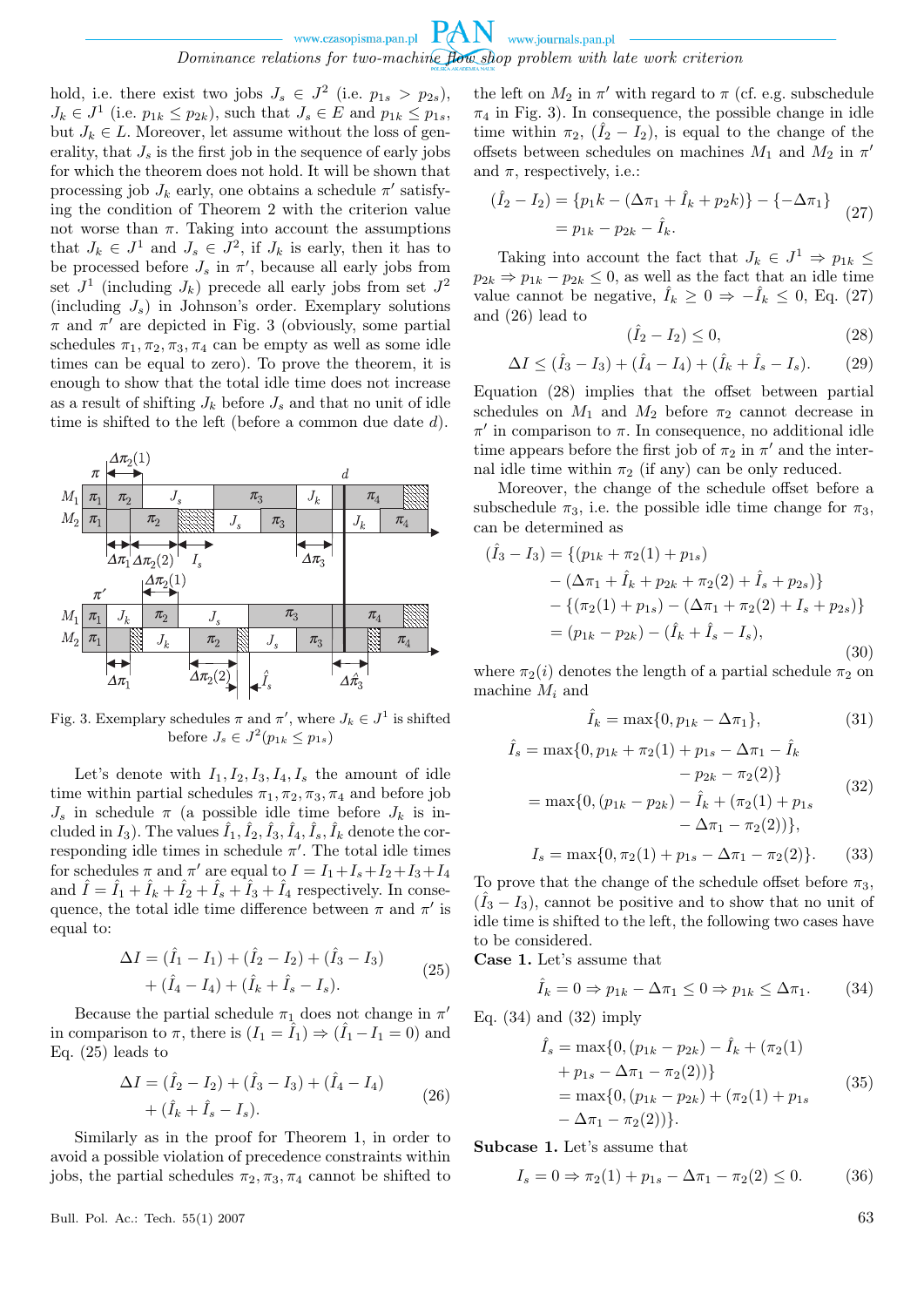

From Eq. (36) and  $p_{1k} - p_{2k} \leq 0$ , Eq. (35) reduces to  $\hat{I}_s = \max\{0, (p_{1k} - p_{2k}) + (\pi_2(1) + p_{1s} - \Delta \pi_1 - \pi_2(2))\} = 0.$ Combining this observation with (34) and (36), one ob- $\tanis \left( \hat{I}_k + \hat{I}_s - I_s \right) = 0$ , and Eq. (30) reduces to  $\left( \hat{I}_3 - I_3 \right) = 0$  $(p_{1k} - p_{2k}) - (\hat{I}_k + \hat{I}_s - I_s) = (p_{1k} - p_{2k}) \leq 0.$ Subcase 2. Let's assume that

$$
I_s > 0 \Rightarrow \pi_2(1) + p_{1s} - \Delta \pi_1 - \pi_2(2) > 0. \tag{37}
$$

Equations (33) and (37) denote that

$$
I_s = \pi_2(1) + p_{1s} - \Delta \pi_1 - \pi_2(2), \tag{38}
$$

while Eq. (35) and (38) lead to

$$
\hat{I}_s = \max\{0, (p_{1k} - p_{2k}) + (\pi_2(1) + p_{1s} - \Delta\pi_1 - \pi_2(2))\}
$$
  
= 
$$
\max\{0, (p_{1k} - p_{2k}) + I_s\}.
$$
 (39)

First, let's assume that

$$
\hat{I}_s = 0 \Rightarrow (p_{1k} - p_{2k}) + I_s \le 0.
$$
 (40)

Eq. (34), (37) and (40) lead to  $(\hat{I}_k + \hat{I}_s - I_s) = 0 + 0 - I_s < 0$ , and reduce Eq. (30) to  $(\hat{I}_3 - I_3) = (p_{1k} - p_{2k}) - (\hat{I}_k + \hat{I}_s - \hat{I}_j)$  $I_s$ ) =  $(p_{1k} - p_{2k}) + I_s \leq 0$ .

Then, let's assume that

$$
\hat{I}_s > 0 \Rightarrow (p_{1k} - p_{2k}) + I_s > 0,
$$
\n(41)

which is equivalent to  $\hat{I}_s = (p_{1k} - p_{2k}) + I_s$ . This observation combined with Eq. (34) results in  $(\hat{I}_k + \hat{I}_s - I_s)$  $0 + (p_{1k} - p_{2k} + I_s) - I_s = p_{1k} - p_{2k} \leq 0$ , and with  $Eq. (30)$  in  $(\hat{I}_3 - I_3) = (p_{1k} - p_{2k}) - (\hat{I}_k + \hat{I}_s - I_s) =$  $(p_{1k} - p_{2k}) - (p_{1k} - p_{2k}) = 0.$ 

All subcases investigated within Case 1, showed that  $(\hat{I}_3 - I_3) \leq 0$  and  $(\hat{I}_k + \hat{I}_s - I_s) \leq 0$ . Since  $(\hat{I}_3 - I_3) \leq 0$ , the schedule offset before  $\pi_3$  can only increase (or remain the same) in  $\pi'$  with regard to  $\pi$ , possibly reducing the internal idle time within  $\pi_3$ . Moreover, no new idle time appears between time zero and the end of subschedule  $\pi_3$  in  $\overline{\pi}'$ , because in Eq. (25) there is  $(\hat{I}_1 - I_1) = 0$ ,  $(\hat{I}_2 - I_2) \leq 0$ ,  $(\hat{I}_3 - I_3) \leq 0$  and  $(\hat{I}_k + \hat{I}_s - I_s) \leq 0$ . Case 2. Let's assume that

$$
\hat{I}_k > 0 \Rightarrow p_{1k} - \Delta \pi_1 > 0 \Rightarrow p_{1k} > \Delta \pi_1. \tag{42}
$$

Equations (31) and (42) imply

$$
\hat{I}_k = p_{1k} - \Delta \pi_1. \tag{43}
$$

Subcase 1. Let's assume that

$$
I_s = 0 \Rightarrow \pi_2(1) + p_{1s} - \Delta \pi_1 - \pi_2(2) \le 0.
$$
 (44)

Taking into account (42), (44) and  $p_{1k} - p_{2k} \leq 0$ , Eq. (32) reduces to  $I_s = 0$  and, in consequence, Eq. (30) is  $\text{reduced to} \ \ (\hat{I}_3 - I_3) = (p_{1k} - p_{2k}) - (\hat{I}_k + \hat{I}_s - I_s) = 0$  $(p_{1k} - p_{2k}) - (\hat{I}_k + 0 - 0) \leq 0$ . This means that the schedule offset before  $\pi_3$  cannot decrease in  $\pi'$  with regard to  $\pi$ , there is rather possible a reduction of an internal idle time within  $\pi_3$ . Moreover, idle time between time zero and the end of subschedule  $\pi_3$  is not larger in  $\pi'$  than in  $\pi$ , because  $(\hat{I}_1 - I_1) + (\hat{I}_2 - I_2) + (\hat{I}_k + \hat{I}_s - I_s) + (\hat{I}_3 - I_3) = 0 + (p_{1k}$  $p_{2k} - \hat{I}_k$ )+( $\hat{I}_k$ +0−0)+( $\hat{I}_3$ − $I_3$ ) = ( $p_{1k}$ − $p_{2k}$ )+( $\hat{I}_3$ − $I_3$ ) ≤ 0.

Subcase 2. Let's assume that

$$
I_s > 0 \Rightarrow \pi_2(1) + p_{1s} - \Delta \pi_1 - \pi_2(2) > 0. \tag{45}
$$

Equations (33) and (45) imply

$$
I_s = \pi_2(1) + p_{1s} - \Delta \pi_1 - \pi_2(2), \tag{46}
$$

while Eq. (32) and (46) result in

$$
\hat{I}_s = \max\{0, (p_{1k} - p_{2k}) - \hat{I}_k + (\pi_2(1) + p_{1s}) - \Delta\pi_1 - \pi_2(2))\}
$$
\n
$$
= \max\{0, (p_{1k} - p_{2k}) - \hat{I}_k + I_s\}.
$$
\n(47)

First, let's assume that

$$
\hat{I}_s = 0 \Rightarrow (p_{1k} - p_{2k}) + I_s - \hat{I}_k \le 0.
$$
 (48)

Equations  $(30)$  and  $(43)$ ,  $(46)$  and  $(48)$  result in

$$
(\hat{I}_3 - I_3) = (p_{1k} - p_{2k}) - (\hat{I}_k + \hat{I}_s - I_s)
$$
  
=  $(p_{1k} - p_{2k}) - (\hat{I}_k + 0 - I_s)$   
=  $(p_{1k} - p_{2k}) - (p_{1k} - \Delta \pi_1)$  (49)  
+  $(\pi_2(1) + p_{1s} - \Delta \pi_1 - \pi_2(2))$   
=  $\pi_2(1) + p_{1s} - p_{2k} - \pi_2(2)$ .

Because according to Eq. (42) there is idle time before  $J_k$  in  $\pi'(\hat{I}_k > 0)$ , Eq. (49) determines idle time before  $J_s$  in  $\pi'$ , i.e.  $\hat{I}_s$  (note, that there is assumed that a partial schedule  $\pi_2$  cannot be shifted to the left on  $M_2$  in *π*<sup>*i*</sup> in comparison to *π*). Eq. (48) states that  $\hat{I}_s = 0$ , and in consequence  $(\hat{I}_3 - \bar{I}_3) = \hat{I}_s = 0$ . This means that the schedule offset before  $\pi_3$  is the same in  $\pi'$  as in *π*. Moreover, idle time between time zero and the end of subschedule  $\pi_3$  is not larger in  $\pi'$  than in  $\pi$ , be- $\text{cause } (\hat{I}_1 - I_1) + (\hat{I}_2 - I_2) + (\hat{I}_k + \hat{I}_s - I_s) + (\hat{I}_3 - I_3) =$  $0+(p_{1k}-p_{2k}-\hat{I}_k)+(\hat{I}_k+0-I_s)+0=p_{1k}-p_{2k}-I_s\leq 0.$ 

Now, let's assume that

$$
\hat{I}_s > 0 \Rightarrow p_{1k} - p_{2k} + I_s - \hat{I}_k > 0.
$$
 (50)

Equations (47) and (50) imply that

$$
\hat{I}_s = p_{1k} - p_{2k} + I_s - \hat{I}_k. \tag{51}
$$

Equations (51) results in  $(\hat{I}_k + \hat{I}_s - I_s) = \hat{I}_k + p_{1k} - \hat{I}_s$  $p_{2k} + I_s - I_k - I_s = p_{1k} - p_{2k} \leq 0$ , and Eq. (30) reduces to  $(\hat{I}_3 - I_3) = (p_{1k} - p_{2k}) - (\hat{I}_k + \hat{I}_s - I_s) = (p_{1k} - p_{2k}) - (p_{1k} - p_{2k})$  $p_{2k}$ ) = 0. In consequence, the idle time change between time zero and the end of subschedule  $\pi_3$  can be estimated  $\text{as } (\hat{I}_1 - I_1) + (\hat{I}_2 - I_2) + (\hat{I}_k + \hat{I}_s - I_s) + (\hat{I}_3 - I_3) \leq 0.$ 

All subcases investigated within Case 2, showed that the schedule offset before  $\pi_3$  cannot decrease in  $\pi'$  with regard to  $\pi$ , because  $(\hat{I}_3 - I_3) \leq 0$ . Actually, the internal idle time within  $\pi_3$  may become smaller, if  $(\hat{I}_3 - I_3) < 0$ . Moreover, idle time between time zero and the end of subschedule  $\pi_3$  in  $\pi'$  can be only reduced (or it remains the same) in  $\pi'$  in comparison to  $\pi$ , because  $(\hat{I}_1 - I_1) + (\hat{I}_2 - I_1)$  $I_2$ ) + ( $\hat{I}_k + \hat{I}_s - I_s$ ) + ( $\hat{I}_3 - I_3$ )  $\leq 0$ .

Finally, it is necessary to show that the proposed modification of a schedule does not increase the criterion value within a partial schedule  $\pi_4$ .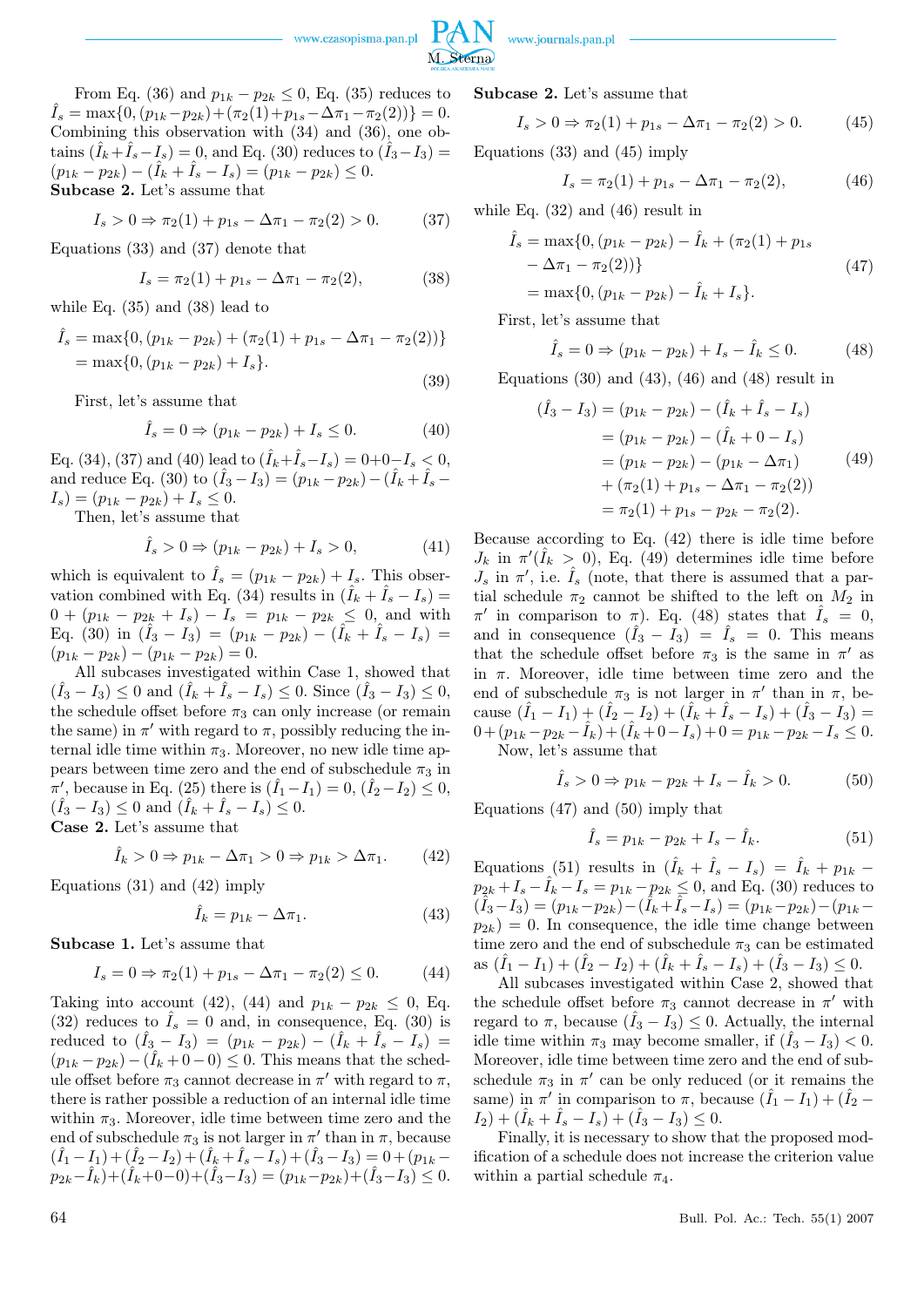Equations (29) and (30) result in

$$
\Delta I \le (p_{1k} - p_{2k}) - (\hat{I}_k + \hat{I}_s - I_s) + (\hat{I}_4 - I_4) + (\hat{I}_k + \hat{I}_s - I_s) = (p_{1k} - p_{2k}) + (\hat{I}_4 - I_4).
$$
\n(52)

Similarly as for  $\pi_2$ , it is proven that the offset between partial schedules on  $M_1$  and  $M_2$  before  $\pi_3$  cannot decrease (because  $(\hat{I}_3 - I_3) \leq 0$ ) and, in consequence, no additional idle time before the first job of  $\pi_3$  in  $\pi'$  appears. The offset increase before  $\pi_3$  can only reduce an internal idle time within this subschedule (if any) or make the difference between the schedule lengths on  $M_1$  and  $M_2$  after  $\pi_3$  larger in  $\pi'(\Delta \hat{\pi}_3)$  than in  $\pi(\Delta \pi_3)$ , i.e.  $\Delta \hat{\pi}_3 \geq \Delta \pi_3$ .

In consequence, the change of the schedule offset before  $\pi_4$ , equivalent to the change of idle time, can be calculated as (note, that if there is an idle time before  $J_k$  in  $\pi$ , then it is included in  $I_3$ ):

$$
(\hat{I}_4 - I_4) = (-\Delta \hat{\pi}_3) - (p_{1k} - \Delta \pi_3 - p_{2k})
$$
  
=  $( \Delta \pi_3 - \Delta \hat{\pi}_3 ) - (p_{1k} - p_{2k}).$  (53)

Applying  $(53)$  to Eq.  $(52)$ , one obtains

$$
\Delta I \le (p_{1k} - p_{2k}) + (\hat{I}_4 - I_4)
$$
  
=  $(p_{1k} - p_{2k}) + (\Delta \pi_3 - \Delta \hat{\pi}_3) - (p_{1k} - p_{2k})$  (54)  
=  $\Delta \pi_3 - \Delta \hat{\pi}_3 \le 0$ .

Summing up, the total idle time in the system cannot increase,  $\Delta I \leq 0$ , and no unit of idle time is shifted to the left as a result of a schedule modification (actually, some idle time can be shifted to the right, before  $\pi_4$ , if  $\tilde{I}_4 - I_4 > 0$ , cf. Fig. 3). Shifting job  $J_k$  before  $J_s$  leads to the schedule  $\pi'$  not worse than  $\pi$  with regard to the total late work value. The repeated analysis of the remaining pairs of jobs  $J_s \in J^2$ ,  $J_k \in J^1$  such that *J*<sup>*s*</sup> ∈ *E*  $\land$  *J*<sup>*k*</sup> ∈ *L*  $\land$  *p*<sub>1*k*</sub> ≤ *p*<sub>1*s*</sub>, proves Theorem 2 (note that Theorem 2 holds if  $J_s$  is early as well as it is late in  $\pi'$ ).

Theorems 1 and 2 state that, if one decides to execute a certain job  $J_s \in J$  early, then executing all jobs  $J_k \in J^1$ with  $p_{1k} \leq p_{1s}$  early leads to a schedule not worse than an original one.

Unfortunately, this rule cannot be applied for jobs  $J_k \in J^2$  straightforwardly. If there is a solution with two jobs  $J_s \in E$  and  $J_k \in J^2 \cap L$ , and  $J_k$  precedes  $J_s$  in Johnson's order,  $J_k \to J_s$ , (where  $J_k \in J^2$  and  $J_k \to J_s$ imply that  $J_s \in J^2$  and  $p_{2s} \leq p_{2k}$ ), then introducing job  $J_k$  into a sequence of early jobs may lead to a schedule worse than an original one. The quality of a schedule may deteriorate, if there is idle time before  $J_s$  in an original sequence (cf. Fig. 4), as well as if there is no idle time before this job (cf. Fig. 5).

Nevertheless, for such a pair of jobs  $J_k$ ,  $J_s \in J^2$  and  $p_{2s} \leq p_{2k}$  a dominance relation analogous to Theorems 1 and 2 can be still formulated. In the case of activities from set  $J^2$  it is profitable to interchange job  $J_s$  with  $J_k$  (Theorem 3) instead of shifting  $J_k$  before  $J_s$  (cf. Theorems 1) and 2).



Fig. 4. Exemplary schedules  $\pi$  and  $\pi'$ , where  $J_k \in J^2$  is shifted before  $J_s \in J^2(p_{1k} \leq p_{1s})$  and there is idle time before  $J_s$  in  $\pi$ 



Fig. 5. Exemplary schedules  $\pi$  and  $\pi'$ , where  $J_k \in J^2$  is shifted before  $J_s \in J^2(p_{1k} \leq p_{1s})$  and there is no idle time before  $J_s$  in  $\pi$ 

THEOREM 3. In some optimal solution of problem  $F2|d_j = d|Y$ , there is no pair of jobs  $J_k$ ,  $J_s \in J^2$  such that  $J_s$  ∈  $E \wedge J_k$  ∈  $L \wedge p_{1k} \leq p_{1s} \wedge p_{2s} \leq p_{2k}$ .

Proof. Let's assume that there exists an optimal solution  $\pi$ , for which the condition of Theorem 3 does not hold, i.e. there exist two jobs  $J_k$ ,  $J_s \in J^2$ , such that  $J_s \in E$ ,  $p_{1k} \leq p_{1s}$ ,  $p_{2s} \leq p_{2k}$ , but  $J_k \in L$ . Moreover, let assume that  $J_s$  is the first such a job in a sequence of early jobs. It will be shown that interchanging job *J<sup>s</sup>* with  $J_k$  leads to a schedule  $\pi'$  satisfying the condition of Theorem 3 with the criterion value not worse than *π*.

With regard to the assumption that  $J_s$  is the first job contradicting Theorem 3, as well as to the fact that all early jobs are sequenced in Johnson's order, if  $J_k$  is early, then it starts in  $\pi'$  not later than  $J_s$  in  $\pi$  (all early jobs from  $J^2$ , are scheduled in non-increasing order of processing times of second tasks and  $p_{2s} \leq p_{2k}$ ). There are two cases possible, that after interchanging job  $J_s$  with  $J_k$ , job  $J_k$  starts at the same time in  $\pi'$  as  $J_s$  in  $\pi$  (i.e. there is no early job from  $J^2$  that is processed before  $J_s$  in  $\pi$  and after  $J_k$  in  $\pi'$ , cf. Fig. 6) or  $J_k$  starts earlier in  $\pi'$  than  $J_s$  in  $\pi$  (i.e. there are some early jobs from  $J^2$  that are processed before  $J_s$  in  $\pi$  and after  $J_k$  in  $\pi'$ , cf. Fig. 7).

**Case 1.** Let's assume that  $J_s$  in  $\pi$  and  $J_k$  in  $\pi'$  starts at the same time. Exemplary solutions  $\pi$  and  $\pi'$  are depicted in Fig. 6. Some partial schedules  $\pi_1, \pi_3, \pi_4$  can be empty as well as some idle times  $I_s, I_k, \hat{I}_s$  and  $\hat{I}_k$  can be equal to zero.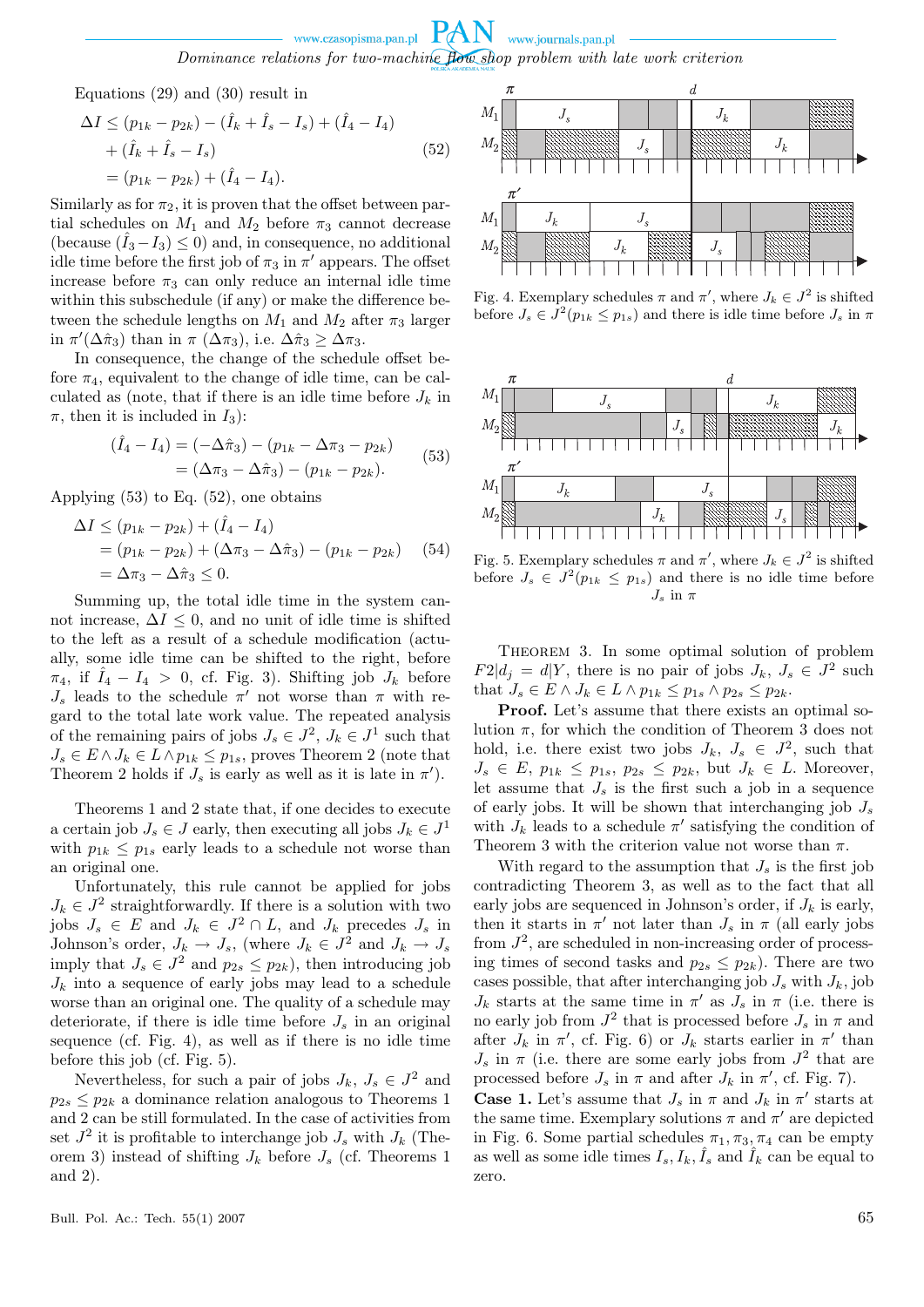

Fig. 6. Exemplary schedules  $\pi$  and  $\pi'$ , where  $J_k \in J^2$  is interchanged with  $J_s \in J^2(p_{1k} \leq p_{1s} \land p_{2s} \leq p_{2k})$  and there is no job executed before  $J_s$  in  $\pi$  and after  $J_k$  in  $\pi'$ 

Let's assume at the beginning that the structures of subsequences  $\pi_3$  and  $\pi_4$  do not change after interchanging jobs  $J_s$  and  $J_k$ . This means that the offset between  $M_1$ and  $M_2$  is kept in both cases, as it is depicted in Fig.  $6$ (cf.  $\pi_3$  on  $M_1$  and  $\pi_4$  on  $M_2$ ). Hence, the criterion value is influenced only by the change of idle times before jobs  $J_s$  and  $J_k$  and by the change of the schedule offsets after these jobs before  $\pi_3$  and  $\pi_4$ .

First, the schedule from time zero to the end of  $\pi_3$  will be considered. The difference between idle time before *J<sup>s</sup>* in  $\pi$  and  $J_k$  in  $\pi'$  is equal to

$$
(I_s - \hat{I}_k) = \max\{0, p_{1s} - \Delta \pi_1\} - \max\{0, p_{1k} - \Delta \pi_1\}.
$$
 (55)

The assumption that  $p_{1s} \geq p_{1k}$  implies that  $I_s \geq I_k$ and  $(I_s - \hat{I}_k) \geq 0$ . This means that idle time before  $J_k$  in  $\pi'$  is not larger than before  $J_s$  in  $\pi$ . Moreover, the schedule offset before  $\pi_3$  changes by the value

$$
\Delta \pi_s - \Delta \hat{\pi}_k = (\max\{0, \Delta \pi_1 - p_{1s}\} + p_{2s})
$$
  
- (\max\{0, \Delta \pi\_1 - p\_{1k}\} + p\_{2k})  
= \max\{0, \Delta \pi\_1 - p\_{1s}\}  
- \max\{0, \Delta \pi\_1 - p\_{1k}\} - (p\_{2k} - p\_{2s}). (56)

Since  $p_{1s} \geq p_{1k}$ , there is, in Eq. (56), max $\{0, \Delta \pi_1$  $p_{1s}$   $\leq$  max $\{0, \Delta \pi_1 - p_{1k}\} \Rightarrow$  max $\{0, \Delta \pi_1 - p_{1s}\}$  –  $\max\{0, \Delta \pi_1 - p_{1k}\} \leq 0$ . Because  $J_s$  succeeds  $J_k$  in Johnson's order, there is  $p_{2s} \leq p_{2k} \Rightarrow p_{2s} - p_{2k} \leq 0 \Rightarrow$  $-(p_{2k} - p_{2s}) \leq 0$  and Eq. (56) reduces to  $\Delta \pi_s - \Delta \hat{\pi}_k \leq 0$ . This means that the schedule offset before  $\pi_3$  in  $\pi'$  is not smaller than in  $\pi$ . The possible increase of the schedule offset can reduce idle time at the beginning of  $\pi_3$  or within this subschedule (actually, the value  $-(\Delta \pi_s - \Delta \hat{\pi}_k)$ ) corresponds to the length of the artificial idle time before  $\pi_3$ on  $M_1$  in Fig. 6).

Now, let's consider the remaining part of the schedule from the end of  $\pi_3$  to the beginning of  $\pi_4$ . Since it is assumed that  $\pi_3$  is the same in  $\pi'$  as in  $\pi$ , the schedule offset before  $J_k$  in  $\pi$  and  $J_s$  in  $\pi'$  is identical and equal to  $\Delta \pi_3$ . The difference between idle times before  $J_k$  in  $\pi$ and  $J_s$  in  $\pi'$  is equal to

$$
(I_k - \hat{I}_s) = \max\{0, p_{1k} - \Delta\pi_3\} - \max\{0, p_{1s} - \Delta\pi_3\}.
$$
 (57)

Because  $p_{1s} \geq p_{1k}$ , idle time before  $J_s$  in  $\pi'$  is not smaller than before  $J_k$  in  $\pi$  and  $(I_k - \hat{I}_s) \leq 0$ . Additionally, the schedule offset before  $\pi_4$  changes by the value

$$
\Delta \pi_k - \Delta \hat{\pi}_s = (\max\{0, \Delta \pi_3 - p_{1k}\} + p_{2k})
$$
  
- (\max\{0, \Delta \pi\_3 - p\_{1s}\} + p\_{2s})  
= \max\{0, \Delta \pi\_3 - p\_{1k}\}  
- \max\{0, \Delta \pi\_3 - p\_{1s}\} - (p\_{2s} - p\_{2k}). (58)

The assumptions that  $p_{1s} \geq p_{1k}$  and  $p_{2s} \leq p_{2k}$  implies that  $\Delta \pi_k - \Delta \hat{\pi}_s \geq 0$ . This means that the offset before  $J_s$ in  $\pi'$  is not larger than before  $J_k$  in  $\pi$ . It may result in an additional idle time before  $\pi_4$  (cf. Fig. 6).

Summing up, before the schedule  $\pi_3$  the solution improves as a result of interchanging jobs  $J_s$  and  $J_k$ , and it deteriorates after  $\pi_3$ . The possible reduction of idle time at the beginning of the schedule  $(I_s - I_k \geq 0)$  has to be decreased by the additional idle time which appears at the end of it  $(I_k - I_s \leq 0)$ . Moreover, shifting  $\pi_3$  to the left on  $M_1$  (cf. Fig. 6), no precedence constraint is violated. In consequence, the schedule offset before  $\pi_3$  increases by the value  $-(\Delta \pi_s - \Delta \hat{\pi}_k) \geq 0$ . A larger schedule offset can result only in a smaller idle time in the succeeding part of schedule  $\pi'$ , i.e. between  $J_k$  and  $\pi_3$ . However, this criterion improvement is reduced before  $\pi_4$  by the value  $-(\Delta \pi_k - \Delta \hat{\pi}_s) \leq 0$ . In consequence, the total change in idle time is equal to:

$$
\Delta I = (I_s - \hat{I}_k) + (I_k - \hat{I}_s) - (\Delta \pi_s - \Delta \hat{\pi}_k) - (\Delta \pi_k - \Delta \hat{\pi}_s).
$$
 (59)

Combining Eq. (59) with (55–58), one obtains

$$
\Delta I = (\max\{0, p_{1s} - \Delta \pi_1\} - \max\{0, p_{1k} - \Delta \pi_1\})
$$
  
+ 
$$
(\max\{0, p_{1k} - \Delta \pi_3\} - \max\{0, p_{1s} - \Delta \pi_3\})
$$
  
- 
$$
(\max\{0, \Delta \pi_1 - p_{1s}\} - \max\{0, \Delta \pi_1 - p_{1k}\})
$$
  
- 
$$
(p_{2k} - p_{2s})
$$
  
- 
$$
(\max\{0, \Delta \pi_3 - p_{1k}\} - \max\{0, \Delta \pi_3 - p_{1s}\})
$$
  
- 
$$
(p_{2s} - p_{2k})
$$
  
= 
$$
\max\{0, p_{1s} - \Delta \pi_1\} - \max\{0, \Delta \pi_1 - p_{1s}\}
$$
  
+ 
$$
\max\{0, \Delta \pi_1 - p_{1k}\} - \max\{0, p_{1k} - \Delta \pi_1\}
$$
  
+ 
$$
\max\{0, p_{1k} - \Delta \pi_3\} - \max\{0, \Delta \pi_3 - p_{1k}\}
$$
  
+ 
$$
\max\{0, \Delta \pi_3 - p_{1s}\} - \max\{0, p_{1s} - \Delta \pi_3\}
$$
  
+ 
$$
(p_{2k} - p_{2s}) + (p_{2s} - p_{2k}).
$$

Taking into account that for any integer *x*

$$
\max\{0, x\} - \max\{0, -x\} = x,\tag{61}
$$

Equation (60) reduces to  $\Delta I = p_{1s} - \Delta \pi_1 + \Delta \pi_1 - p_{1k} +$  $p_{1k} - (\pi_3 + (\pi_3 - p_{1s} + (p_{2k} - p_{2s}) - (p_{2k} - p_{2s}) = 0.$  The total idle time does not change after interchanging jobs  $J_s$  and  $J_k$ . Moreover, some idle time units are shifted to the right, possibly after a common due date, reducing in this way the total late work in the system. In consequence the schedule  $\pi'$  is not worse than  $\pi$ .

**Case 2.** Let's assume that  $J_k$  in  $\pi'$  starts earlier than  $J_s$ in  $\pi$ . This means that there exists a sequence  $\pi_2$  which is scheduled before  $J_s$  in  $\pi$  and after  $J_k$  in  $\pi'$ . Exemplary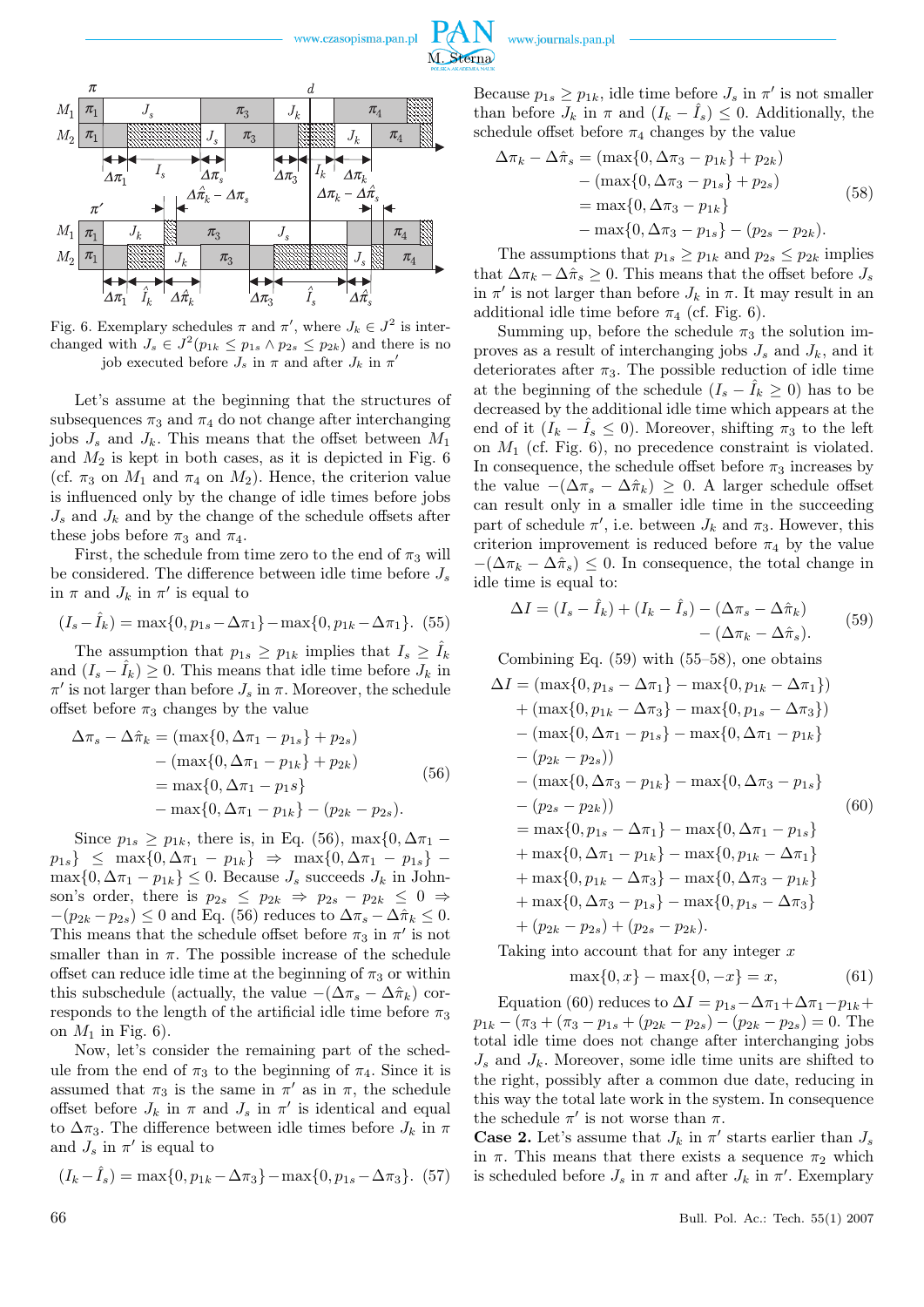solutions  $\pi$  and  $\pi'$  are depicted in Fig. 7. Some partial schedules  $\pi_1$ ,  $\pi_3$ ,  $\pi_4$  can be empty. Actually, the proof for Case 2 is a straightforward consequence of Case 1. In the analysis for Case 1, no assumption on the structure of a subschedule preceding  $J_s$  in  $\pi$  was formulated. Particularly, the assumption that all early jobs are sequenced in Johnson's order was not crucial for the correctness of the proof for Case 1.

|         | $\pi$                         |              |       |           | d                  |                    |  |         |         |           |                              |
|---------|-------------------------------|--------------|-------|-----------|--------------------|--------------------|--|---------|---------|-----------|------------------------------|
| $M_1$   | $\pi_{\scriptscriptstyle{1}}$ | $\pi_{2}$    |       | $J_s$     |                    | $\pi_3$            |  |         | $J_k$   | $\pi_4$   |                              |
| $M_2$   | $\pi_{1}$                     |              |       | $\pi$     |                    | $J_s$              |  | $\pi_3$ |         | $J_k$     | $\pi^{}_4$                   |
|         | $\pi'$                        |              |       |           |                    |                    |  |         |         |           |                              |
| $M_1$   | $\pi_{1}$                     | $\pi^{}_{2}$ |       | $J_k$     |                    | $\pi_3$            |  |         | $J_{s}$ | $\pi_{4}$ |                              |
| $M_2$   | $\pi_1$                       |              |       | $\pi_{2}$ |                    | $J_k$              |  | $\pi_3$ |         |           | $\pi_{4}$                    |
|         | $\pi''$                       |              |       |           |                    |                    |  |         |         |           |                              |
| $M_1$   | $\pi_1$                       |              | $J_k$ |           | $\pi$ <sub>2</sub> | $\pi_3$            |  |         | $J_s$   | $\pi_4$   |                              |
| $\,M_2$ | $\pi_1$                       |              |       |           | ${\cal J}_k$       | $\pi$ <sub>2</sub> |  | $\pi_3$ |         | Š         | $\pi_{\scriptscriptstyle 4}$ |
|         |                               |              |       |           |                    |                    |  |         |         |           |                              |

Fig. 7. Exemplary schedules  $\pi$ ,  $\pi'$  and  $\pi''$ , where  $J_k \in J^2$  is interchanged with  $J_s \in J^2(p_{1k} \leq p_{1s} \land p_{2s} \leq p_{2k})$  and there exists at least one job executed before  $J_s$  in  $\pi$  and after  $J_k$  $\sin \pi'$ 

In consequence, interchanging jobs  $J_s$  and  $J_k$  in  $\pi$ , one obtain a new solution  $\pi'$  as depicted in Fig. 7, corresponding to Case 1 (where  $J_k$  and  $\pi_2$  are not in Johnson's order). Case 1 shows that the total idle time in  $\pi'$  is not larger than in  $\pi$ . Actually, in  $\pi'$  some idle time can be shifted to the right in comparison to  $\pi$  causing the possible decrease of the criterion value. In consequence  $\pi'$  is not worse than  $\pi$ .

Imposing Johnson's order on all early jobs causes shifting subschedule  $\pi_2$  after  $J_k$  in a final schedule  $\pi''$ . The starting times of  $\pi_3$  and the succeeding subschedules on  $M_1$  do not change after such a modification. Since Johnson's order is optimal from the schedule length point of view, the completion time of  $\pi_2$  can be only smaller in  $\pi''$  than the completion time of *J<sub>k</sub>* in  $\pi'$ . This means that some idle time can be shifted to the right, possibly after a common due date, reducing the criterion value in this way.

Summing up,  $\pi''$  is not worse than  $\pi'$ , and, consequently, it is not worse than the original schedule  $\pi$ . The repeated analysis of the remaining pairs of jobs *Js*,  $J_k \in J^2$  such that  $J_s \in E \wedge J_k \in L \wedge p_{1k} \leq p_{1s} \wedge p_{2k} \geq p_{2s}$ , proves Theorem 3.

The presented theorems suggest a strategy of constructing an optimal solution for problem  $F2|d_i = dY$ . If there is a pair of jobs  $J_k$ ,  $J_s$  such that  $p_{1k} \leq p_{1s}$  and  $J_k$ precedes  $J_s$  in Johnson's order  $(J_k \rightarrow J_s)$ , and in a certain solution  $J_s$  is processed early, while  $J_k$  is late, then one can improve a current schedule by executing  $J_k$  before a common due date by:

- − shifting  $J_k$  before  $J_s$ , if  $J_k$  ∈  $J^1$  (for  $J_s$  ∈  $J^1$  based on Theorem 1, for  $J_s \in J^2$  based on Theorem 2),
- − interchanging  $J_k$  and  $J_s$ , if  $J_k$  ∈  $J^2$  (it has to be  $J_s \in J^2$ , based on Theorem 3).

These two cases can be intuitively justified. The shorter processing time on the first machine  $(p_{1k} \leq p_{1s})$ , denotes that the possible idle time before job  $J_k$  can be smaller than before job  $J_s$ . Moreover, processing a job from  $J<sup>1</sup>$  early is usually profitable for the criterion value, because it does not decrease the offset between machines in a succeeding subschedule: the larger offset the smaller idle time before a succeeding job. On the contrary, jobs from  $J^2$  processed early may cause the offset decrease, since they have shorter second task than the first one. However, if  $J_k \in J^2$ , then the offset decrease for  $J_k$  is smaller than for  $J_s$ , because  $p_{1k} \leq p_{1s}$  and  $p_{2k} \geq p_{2s}$ , it makes interchanging these jobs profitable for the criterion value.

All the theorems presented in the paper concern pairs of jobs  $J_k$  and  $J_s$  such that  $p_{1k} \leq p_{1s}$  and  $J_k$  precedes  $J_s$ in Johnson's order  $(J_k \rightarrow J_s)$ . If  $J_k$  succeeds  $J_s$  in Johnson's order  $(J_s \rightarrow J_k)$ , then executing  $J_k$  early does not influence the schedule before  $J_s$  and one cannot estimate, whether moving  $J_k$  to the set of early jobs is profitable for the schedule quality or not with regard to  $J_s$ . On the other hand, interchanging  $J_s$  with  $J_k$  does not always result in the improvement of the criterion value, as it is shown in Fig. 8 (for  $J_k \in J^2$  and  $J_s \in J^1$ ) and in Fig. 9 (for  $J_k$ ,  $J_s \in J^2$  and  $p_{2s} > p_{2k}$ ).



Fig. 8. Exemplary schedules with  $J_k \in J^2 \wedge J_s \in J^1 \wedge p_{1k} \leq p_{1s}$ , where executing  $J_k$  early instead of  $J_s$  is not profitable for the total late work value

These observations complete the analysis of all possible cases for jobs  $J_k$  and  $J_s$  with  $p_{1k} \leq p_{1s}$ , which are as follows:

- $J_k → J_s ∧ J_k ∈ J<sup>1</sup> ∧ J_s ∈ J<sup>1</sup>$ : shifting  $J_k$  before  $J_s$  is profitable, cf. Theorem 1,
- $J_k → J_s ∧ J_k ∈ J<sup>1</sup> ∧ J_s ∈ J<sup>2</sup>: shifting J_k before J_s is$ profitable, cf. Theorem 2,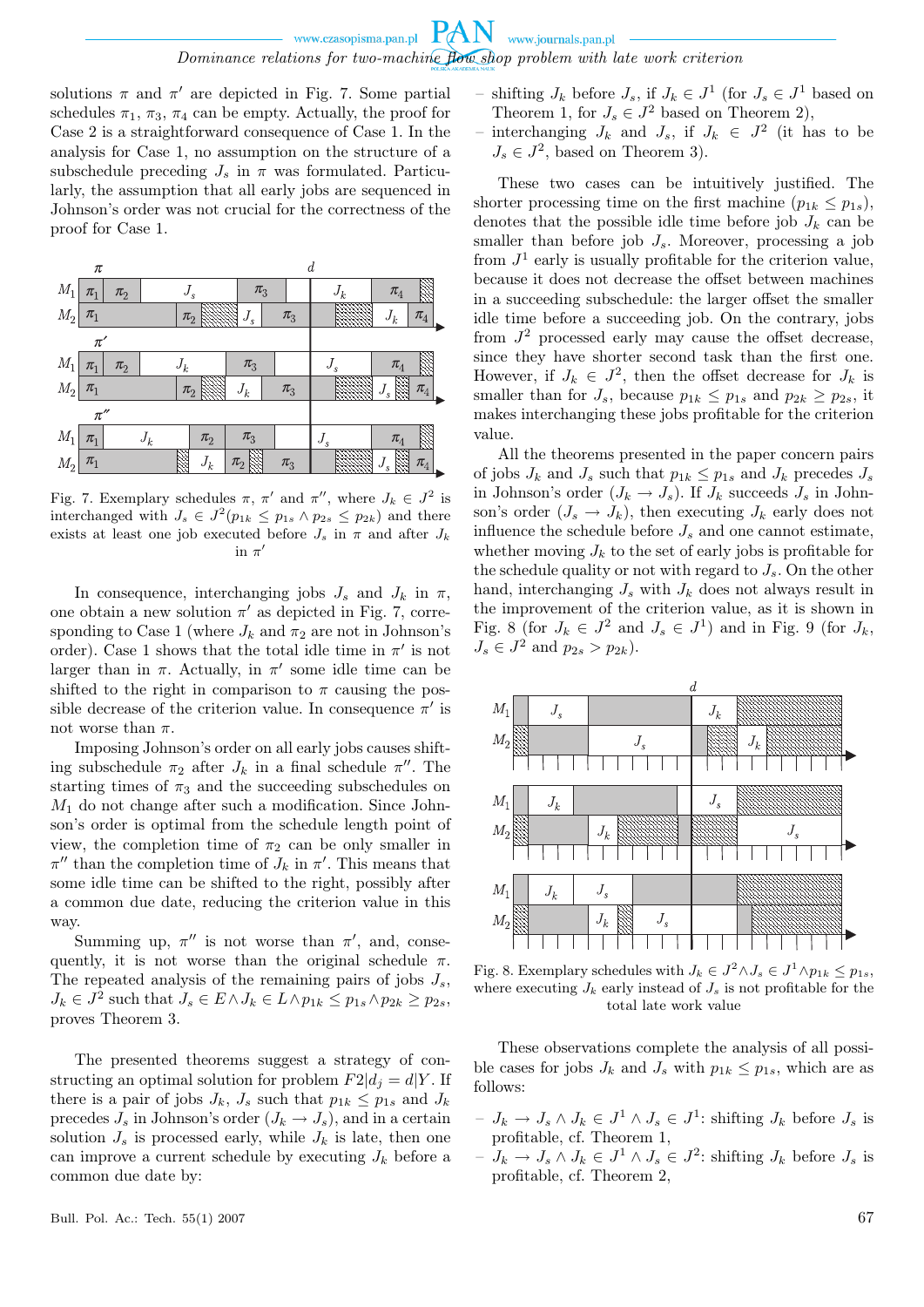www.czasopisma.pan.pl

M. Sterna

www.journals.pan.pl



- $J_k → J_s ∧ J_k ∈ J^2 ∧ J_s ∈ J^2$ : interchanging  $J_k$  and  $J_s$ is profitable, cf. Theorem 3,
- $J_s → J_k ∧ J_k ∈ J<sup>1</sup> ∧ J_s ∈ J<sup>1</sup>$ : the case is impossible,  $J_s \rightarrow J_k$  in Johnson's order means that  $p_{1s} \leq p_{1k}$  (if  $p_{1s} = p_{1k}$ , then Theorem 1 can be applied),
- $J_s → J_k ∧ J_k ∈ J<sup>1</sup> ∧ J_s ∈ J<sup>2</sup>:$  the case is impossible,  $J<sup>1</sup>$ precedes *J* 2 in Johnson's order,
- $J_s → J_k ∧ J_k ∈ J^2 ∧ J_s ∈ J^1$ : processing  $J_k$  early might not be profitable, cf. Fig. 8,
- $J_s → J_k ∧ J_k ∈ J^2 ∧ J_s ∈ J^2$ : processing  $J_k$  early might not be profitable, cf. Fig. 9.



Fig. 9. Exemplary schedules with  $J_k, J_s \in J^2 \wedge p_{1k} \leq p_{1s} \wedge p_{2s}$  $p_{2k}$ , where executing  $J_k$  early instead of  $J_s$  is not profitable for the total late work value

### 4. Conclusions

The paper presents three dominance relations for the twomachine flow shop problem with a common due date and the late work criterion,  $F2|d_i = d|Y$ , which describe the special features of an optimal solution of this scheduling case. They state that constructing an optimal sequence of jobs one should select early jobs based on their processing times on the first machine, preferring activities with a shorter first task.

These results make it possible to continue the research on problem  $F2|d_i = d|Y$  in two interesting directions. First, the efficiency of dominance relations will be checked in practice, by implementing a branch and bound approach. The presented theorems enable to truncate some branches in the search tree representing the solution process of the B&B method. Partial solutions, partial permutations, which are dominated in terms of the rules formulated in the paper can be discarded, usually reducing the run time of the exact approach.

On the other hand, the features of an optimal solution pointed out in the considered theorems will be important components of heuristic or metaheuristic approaches, whose efficiency will be validated mainly in the computational experiments. However, in the case of heuristic algorithms, the results given in the work might be also the basis for the theoretical analysis of their behavior in the worst case.

Thus, the results on  $F2|d_i = d$ *Y* presented in the paper are the starting point for the further theoretical and computational studies on this scheduling problem.

Acknowledgements. The author has been supported by a KBN grant.

## **REFERENCES**

- [1] J. Błażewicz, K. Ecker, E. Pesch, G. Schmidt, and J. Węglarz, *Scheduling Computer and Manufacturing Processes*, 2nd ed., Springer, Berlin, 2001.
- [2] P. Brucker, *Scheduling Algorithms*, Springer, Berlin, 1998.
- [3] M. Pinedo and X. Chao, *Operation Scheduling with Applications in Manufacturing and Services*, McGraw-Hill, Boston, 1999.
- [4] J.Y-T. Leung, "Minimizing total weighted error for imprecise computation tasks and related problems", in: *Handbook of Scheduling: Algorithms, Models, and Performance Analysis*, pp. 1–16, edited by J.Y-T Leung, CRC Press, Boca Raton, 2004.
- [5] J. Błażewicz, "Scheduling preemptible tasks on parallel processors with information loss", *Recherche Technique et Science Informatiques* 3(6), 415–420 (1984).
- [6] J. Błażewicz and G. Finke, "Minimizing mean weighted execution time loss on identical and uniform processors", *Information Processing Letters* 24, 259-263 (1987).
- [7] C.N. Potts and L.N. Van Wassenhove, "Single machine scheduling to minimize total late work", *Operations Research* 40(3), 586–595 (1991).
- [8] C.N. Potts and L.N. Van Wassenhove, "Approximation algorithms for scheduling a single machine to minimize total late work", *Operations Research Letters* 11, 261–266 (1991).
- [9] A.M.A. Hariri, C.N. Potts, and L.N. Van Wassenhove, "Single machine scheduling to minimize total late work", *INFORMS Journal on Computing* 7, 232–242 (1995).
- [10] M.Y. Kovalyov, C.N. Potts, and L.N. Van Wassenhove, "A fully polynomial approximation scheme for scheduling a single machine to minimize total weighted late work", *Mathematics of Operations Research* 19(1), 86–93 (1994).
- [11] D.S. Hochbaum and R. Shamir, "Minimizing the number of tardy job unit under release time constraints", *Discrete Applied Mathematics* 28, 45–57 (1990).
- [12] J.Y-T. Leung, V.K.M. Yu, and W-D. Wei, "Minimizing the weighted number of tardy task units", *Discrete Applied Mathematics* 51, 307–316 (1994).
- [13] R.B. Kethley and B. Alidaee, "Single machine scheduling to minimize total late work: a comparison of scheduling rules and search algorithms", *Computers & Industrial Engineering* 43, 509–528 (2002).
- [14] S.G. Kolliopoulos and G. Steiner, "Approximation algorithms for minimizing total weighted tardiness on a sin-